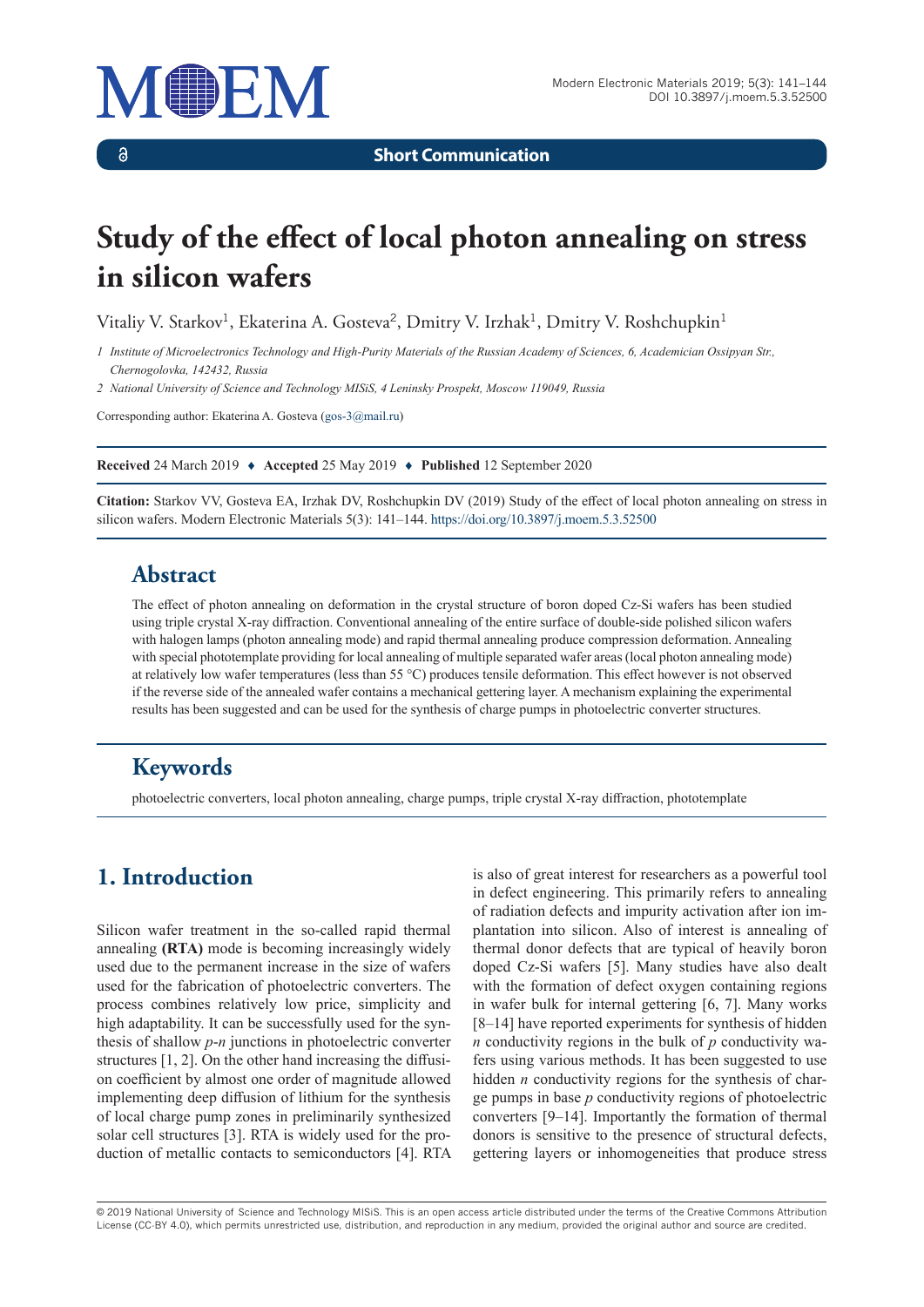fields in silicon. There is experimental evidence [15] that the formation of thermal donors and mechanical stress in silicon structures are interrelated. The aim of this work is to study and compare residual mechanical stresses generated by RTA in silicon wafers with surfaces treated using different methods in two annealing modes: photon annealing **(PA)** and local photon annealing **(LPA)**. This study will provide for a more efficient use of the process in the synthesis of photoelectric converter structures with charge pumps [10].

#### **2. Experimental**

Photon annealing was implemented on a RTA instrument with halogen lamps. The light power was 45 W/cm<sup>2</sup> and the heating rate to 1000  $\degree$ C was 125 K/s [1]. LPA was implemented using a metallic mask (removable phototemplate) in the form of a 6 mm thick stainless steel plate having  $1 \times 1$  mm<sup>2</sup> holes with 3 mm spaces between them over the entire plate area. The phototemplate was placed onto the silicon wafer surface and removed after treatment with light. The phototemplate also acted as a heat screen absorbing most of the heat energy released by LPA during light pulses which were 8 s in our experiment. Fast heat screen removal from the plate after the end of the light pulses reduced wafer heating. The temperature of the silicon wafer during heat treatment was within 45–55 °C as measured with a Term Pro-1200 pyrometer.

We used *p* conductivity Cz-Si wafers. The boron concentration was approx.  $10^{15}$  cm<sup>-3</sup> ( $\rho_v = 8{\text -}10$  Ohm  $\times$  cm), the oxygen concentration was  $(0.8-1.2) \times 10^{18}$  cm<sup>-3</sup> and the surface orientation was (100). The area of each wafer was  $2.5 \times 2.5$  cm<sup>2</sup>. Specimens 1 and 2 were cut from one wafer. Specimen 3 was cut from another wafer which was one-side polished and had a mechanically ground gettering layer on its reverse side. The parameters of the wafers are summarized in the Table 1.

The type of residual deformation (tension or compression) in the single crystal wafers was determined using triple crystal X-ray diffraction on a Bruker D8 DISCO-VER diffractometer. X-ray radiation was monochromated with a Goebel mirror and a four-bounce Ge(400) monochromator. The analyzer was a double-reflecting Ge(400) single crystal. The instrumental error of this optical setup affects the measurement results but slightly. We obtained the required X-ray diffraction intensity maps in the θ–2θ coordinates for the untreated and as-treated silicon wafers. By way of a typical example the Figure 1

**Table 1.** Change of interplane space as a result of photon treatment of silicon wafers

| Specimen# | Thickness, um(specimen surface        | $\Delta d/d$ after treatment |                         |
|-----------|---------------------------------------|------------------------------|-------------------------|
|           | treatment)                            | PА                           | LPA                     |
|           | 250 (double-side polishing)           |                              | $+2.913 \times 10^{-5}$ |
|           | 250 (double-side polishing)           | $-0.887 \times 10^{-5}$      | -                       |
|           | 520 (gettering layer on reverse side) | $\overline{\phantom{a}}$     | $-1.267 \times 10^{-5}$ |

shows the intensity maps for Specimens 1 and 3 before and after different types of RTA.

A change in the interplane spacing ∆*d*/*d* leads to a change in the position of the X-ray diffraction intensity maximum along the 2θ coordinate on the maps. Wafer bending shows itself in peak broadening along the  $\theta$  coordinate and a shift of the diffraction intensity maximum along this coordinate (see the Figure 1) [16]. Results of X-ray diffraction intensity map processing are summarized in the Table 1.

#### **3. Results and discussion**

The effect of RTA on the residual stress in the wafers is illustrated in the Table 1. Analysis of these data shows that annealing of the similar Specimens 1 and 2 which were cut from one wafer and double-side polished generated different configurations of structural defects for conventional PA and the new suggested LPA methods.

After PA Specimen 2 had residual stress produced by compression deformation (negative ∆*d*/*d*). On the contrary LPA of Specimen 1 (Figure 1*b*) led to a positive ∆*d*/*d* suggesting tensile deformation of the lattice. However LPA of the thicker Specimen 3 (Figure 1*d*) with a mechanical gettering layer on the reverse side led to a negative ∆*d*/*d* which also testified to residual compression deformation in the wafer after LPA. Comparison of the halfwidths of the experimental rocking curves (X-ray diffraction intensity as a function of X-ray incidence angle on the specimen for a stable detector position) for Specimens 1 and 3 suggests that the heat treatment produced bending deformation in Specimen 1. Analysis of diffraction peak angular position as a function of linear coordinate on specimen surface using a method developed earlier [17] allowed us to calculate the bending radius which was 1.15 m. Specimen 3 did not undergo bending deformation as was indicated by a constant rocking curve halfwidth.

These experimental results primarily indicate a rearrangement of the defect and impurity structure in the wafers after RTA [4–8]. It is safe to conclude that the type of the defects generated by PA or LPA depends primarily on wafer temperature during heat treatment and the presence or absence of a gettering layer affecting defect redistribution in specimen bulk during heat treatment.

PA increases the wafer temperature to 1000 °C in 8 seconds. Generation and relaxation of defect-impurity complexes occur in the structure of the entire silicon wafer and lead to the formation of residual compression deformation (Specimen 2). The internal stress generated in Specimen 3 by the gettering layer and the rearrangement of the defect and impurity structure during LPA finally cause lattice compression. The residual compression deformation in Specimen 3 is approx. 40% higher than in Specimen 2 which had no gettering layer on the reverse side. However the thickness of Specimen 2 was approx. 2 times smaller than that of Specimen 3.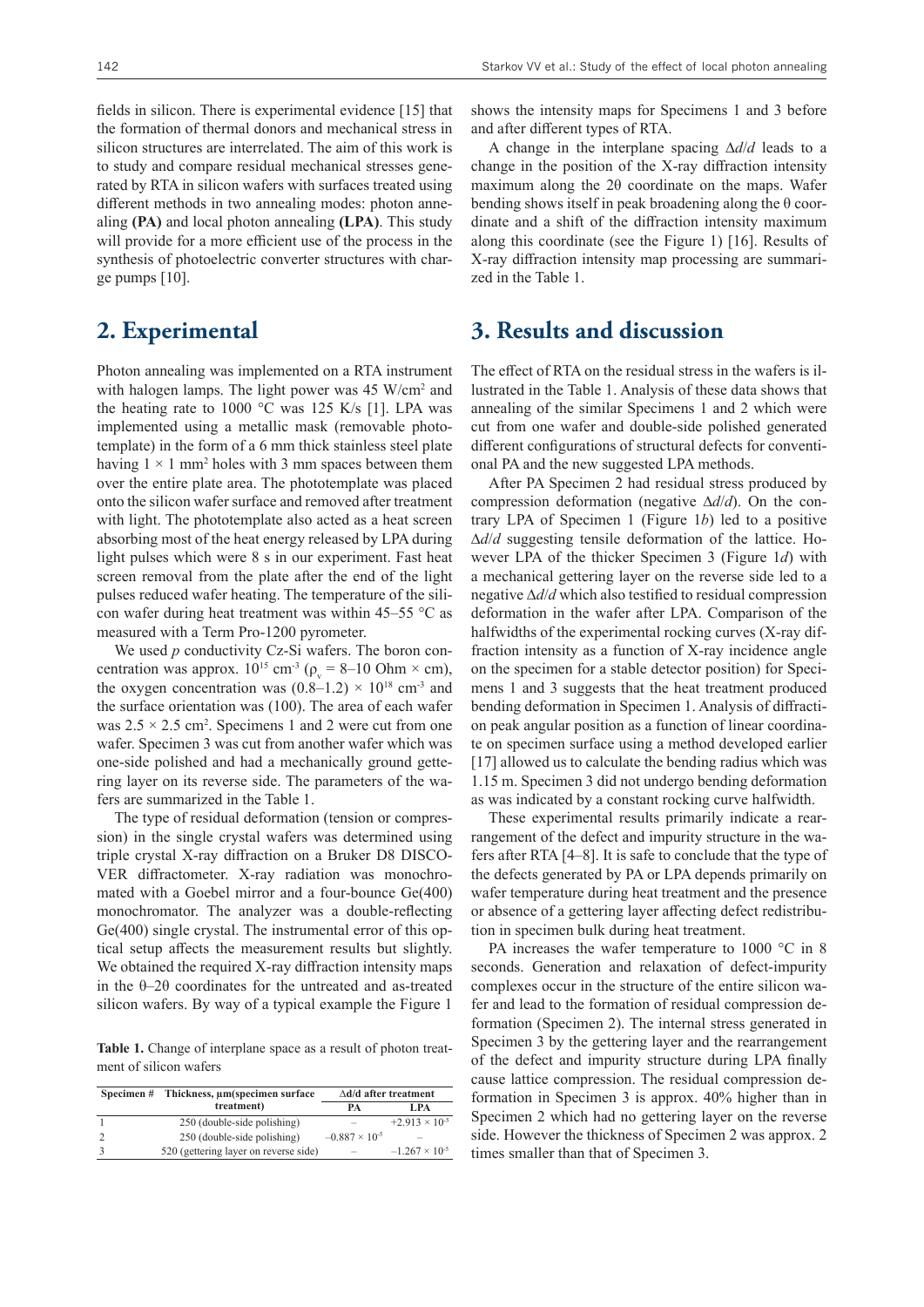



**Figure 1.** X-ray diffraction intensity maps near Si (400) site for Specimens (*a* and *b*) 1 and (*c* and *d*) 3: (a and c) before and (*b* and *d*) after treatmen

For LPA of the thinner wafer (Specimen 1) the surface temperature was within 55 °C. One can reasonably assume that the local photon impact generated a cloud-like defect and impurity structure containing discrete defect regions. The most probable mechanism causing residual tensile deformation in the lattice during LPA of Specimen 1 can be below-threshold generation of primary point defects, e.g. interstitial silicon atoms  $Si<sub>i</sub>$  and  $V<sub>Si</sub>$  vacancies as a result of the excitation of the crystal electron system by photogenerated electrons during Auger recombination (2.0–2.5 eV). The level of photon injection during LPA (45 W/cm2 ) corresponds to an electron concentration of  $\sim$ 10<sup>18</sup> cm<sup>-3</sup>. Further association of point defects as a result of low-temperature migration mechanisms (including hopping migration of  $Si^{+}_{i}$ , photostimulated migration of  $\mathrm{Si}_{i}$  and  $\mathrm{B}_{I}$  and migration of vacancies and divacancies) leads to the formation of donor or acceptor defect clusters. In oxygen containing Cz-Si interstitial oxygen atoms  $O_i$  form high-mobility oxygen dimers  $O_{2i}$  which associate into clusters of low-temperature thermal donors TD-1 from  $(SiO_n)^+$  complexes with  $n < 10$  [18]. Simultaneously vacancy clusters form due to the generation of interstitial silicon atoms Si<sub>i</sub> from thermal donor complexes [10, 11, 19]. Local spatial formation of clusters with a higher atomic density and the rearrangement of the defect and impurity structure in the excited volume (~6.0% of the surface

area) lead to tensile deformation relative to the adjacent non-irradiated area where the initial lattice compression deformation is caused by the smaller atomic radii of impurity boron atoms. Our experimental data suggest that the presence of efficient gettering layers in the structure of silicon can completely offset the observed effect of LPA.

It should be noted that low-energy below-threshold generation of structural defects and complexes in boron doped Cz-Si wafers is a commonly known phenomenon that causes degradation and regeneration of solar cells [20]. One should however remember that the literary data on the origin of the defect-impurity complexes and their possible transformation as a result of RTA are controversial as can be concluded from the short list of works on the topic [4–8].

# **4. Conclusion**

The experimental data showed that conventional heat treatment of the entire surface of double-side polished boron doped Cz-Si wafers in standard RTA mode with halogen lamps generates compression deformation. This was observed in double-side polished specimens and in one-side polished wafers with mechanically ground reverse side. In the latter case the effect was the strongest (typical compression stress was 40% higher than for double-side polished wafers).